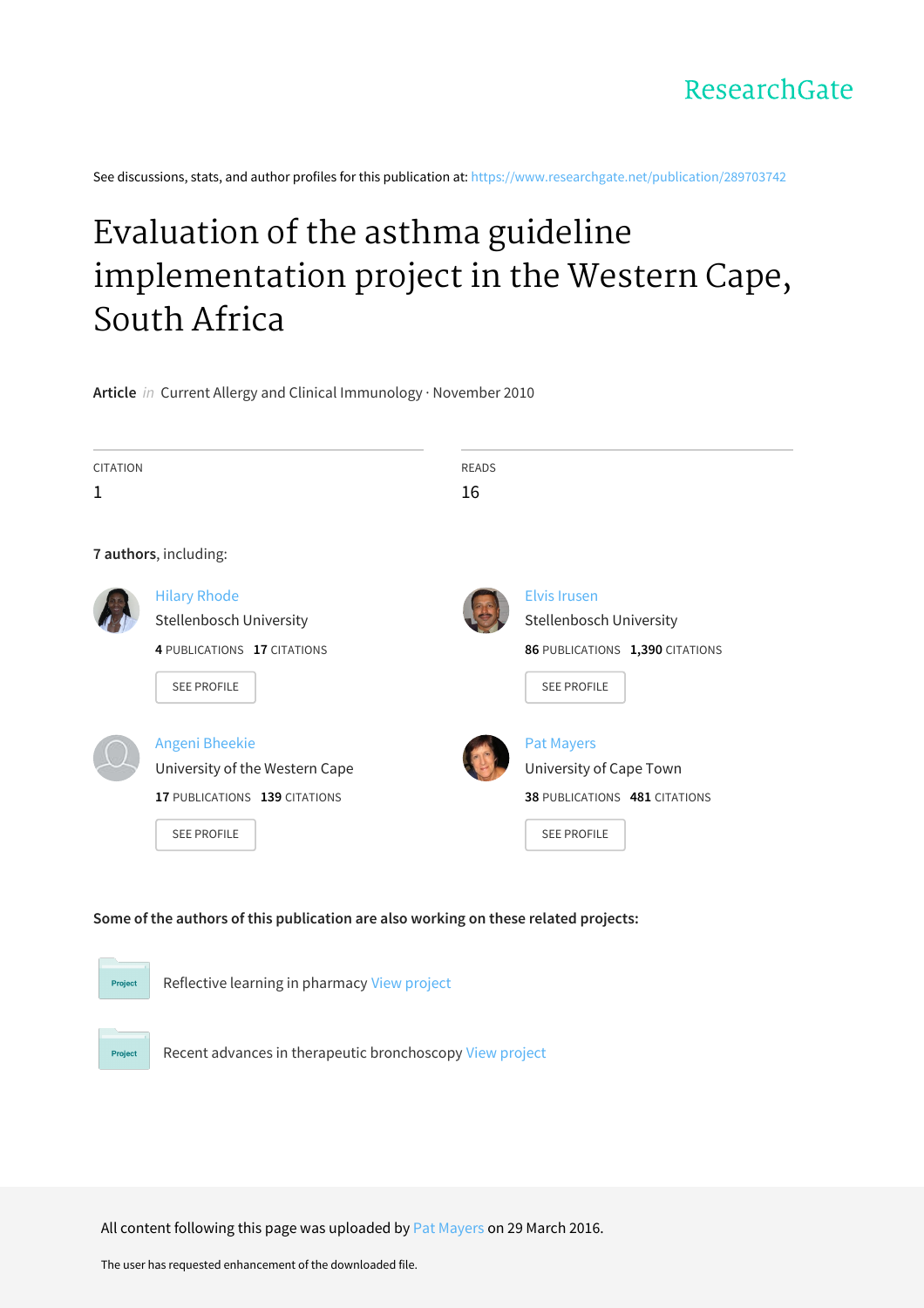# **Evaluation of the asthma guideline implementation project in the western cape, south africa**

**Bob Mash,** *MB ChB, DRCOG, DCH, MRCGP, FCFP, PhD Division of Family Medicine and Primary Care, Stellenbosch University, Tygerberg, South Africa*

### **Hilary Rhode,** *RN*

*Asthma Guideline Implementation Project, Stellenbosch University, Tygerberg, South Africa*

## **Michael Pather,** *MB ChB, MFamMed*

*Division of Family Medicine and Primary Care, Stellenbosch University, Tygerberg, South Africa*

### **Gillian Ainslie,** *MB ChB, FRCP*

*Respiratory Clinic, Groote Schuur Hospital and University of Cape Town Lung Institute, Observatory, Cape Town, South Africa*

## **Elvis Irusen,** *MB ChB, FCP (SA)*

*Pulmonology Unit, Tygerberg Hospital and Department of Internal Medicine, Stellenbosch University, Tygerberg, South Africa*

## **Angeni Bheekie,** *DPharm*

*School of Pharmacy, Discipline of Pharmacology, University of the Western Cape, Bellville, South Africa*

**Pat Mayers,** *MSc Med (Psych), BA (Nursing), BCur, D Phil*

*Division of Nursing and Midwifery, School of Health and Rehabilitation Sciences, University of Cape Town, South Africa*

## **ABSTRACT**

**Introduction:** Asthma is the eighth leading contributor to the burden of disease in South Africa. Previous guidelines have been published in scientific journals with no explicit approach to their dissemination and implementation. The Asthma Guideline Implementation Project (AGIP) attempted to design, monitor and evaluate a model for guideline dissemination and implementation in the Western Cape. The project focused on the new guideline for the management of chronic asthma in adults and adolescents.

**Methods:** Outcome Mapping was used to design, monitor and evaluate the project. Seven boundary partners were targeted by the project – patients, primary care providers, medical schemes, Department of Health, universities and training bodies, pharmaceutical industry and hospital-based physicians. Thirteen strategies were planned to engage with and influence these boundary partners.

**Results:** More than 50% of the planned changes were achieved among all the boundary partners, except for the medical schemes. Greatest success was seen with patients, primary care providers and the Department of Health. The AGIP developed selfmanagement/education leaflets, group education tools and DVD materials for patients; desktop manuals, wall-charts, audit tools, and interactive workshops for primary care providers.

**Conclusion:** AGIP have shown how new guidelines can be disseminated and implemented in a multifaceted and more effective way than simply publishing in a scientific journal. The resource materials and strategies developed by AGIP have been offered to other provinces via the National Asthma Education Programme and National Department of Health.

# **INTRODUCTION**

Asthma is the eighth leading contributor to the burden of disease in South Africa and is the second most important chronic disease after HIV/AIDS.<sup>1</sup> These may be somewhat surprising findings as diabetes and cardiovascular disease usually receive more attention, and asthma is often not considered that serious. However, because asthma causes significant morbidity in young and working adults, this adds to the number of disability adjusted life years (DALYs) in relation to other chronic diseases. The prevalence of recent wheeze in adults is reported as 14.4% in males and 17.6% in females with a self-reported prevalence of asthma of 3.7% and 3.8% respectively.<sup>2</sup> In the Western Cape the prevalence of asthma among children aged 9-13 years has been reported as 13.2% which is similar to the global average of 13.7%.<sup>3,4</sup> The prevalence of asthma in children is rising in sub-Saharan Africa.4

Access to essential drugs for asthma, including inhaled steroids, is relatively good in South Africa compared to other sub-Saharan countries. However the overwhelming nature of the HIV/AIDS epidemic and the focus of primary health care services on acute episodic conditions has meant that chronic asthma has not received priority attention. The South African Thoracic Society (SATS) recently published new guidelines for chronic asthma in adults and adolescents<sup>5</sup> and for the first time funded a multifaceted dissemination and implementation strategy in the Western Cape.<sup>6</sup>

District health services in the Western Cape serve a population of 5 million people of whom 80% are uninsured and depend on the public sector for their health care. The province is divided into 6 districts: Cape Town Metropole, West Coast, Winelands, Overberg, Eden and Karoo. Each of these districts is served by a network of mobiles, clinics, community health centres and district hospitals. First-line primary care is largely provided by clinical nurse practitioners with the support of medical officers and pharmacists. Chronic asthma is managed by these primary care providers and acute asthma by district hospitals and, if necessary, regional or tertiary hospitals. Complicated or difficult chronic asthma patients can also be referred to specialists at regional or tertiary levels.

# **METHODS**

This Asthma Guideline Implementation Project (AGIP) used outcome mapping to define its vision and mission and to identify seven groups of people or organisations that they intended to influence.<sup>6</sup>

Correspondence: Prof Bob Mash, Family Medicine and Primary Care, Stellenbosch University, Box 19063, Tygerberg 7505. Tel +27 21 938 9170, fax +27 21 931 1257, e-mail rm@sun.ac.za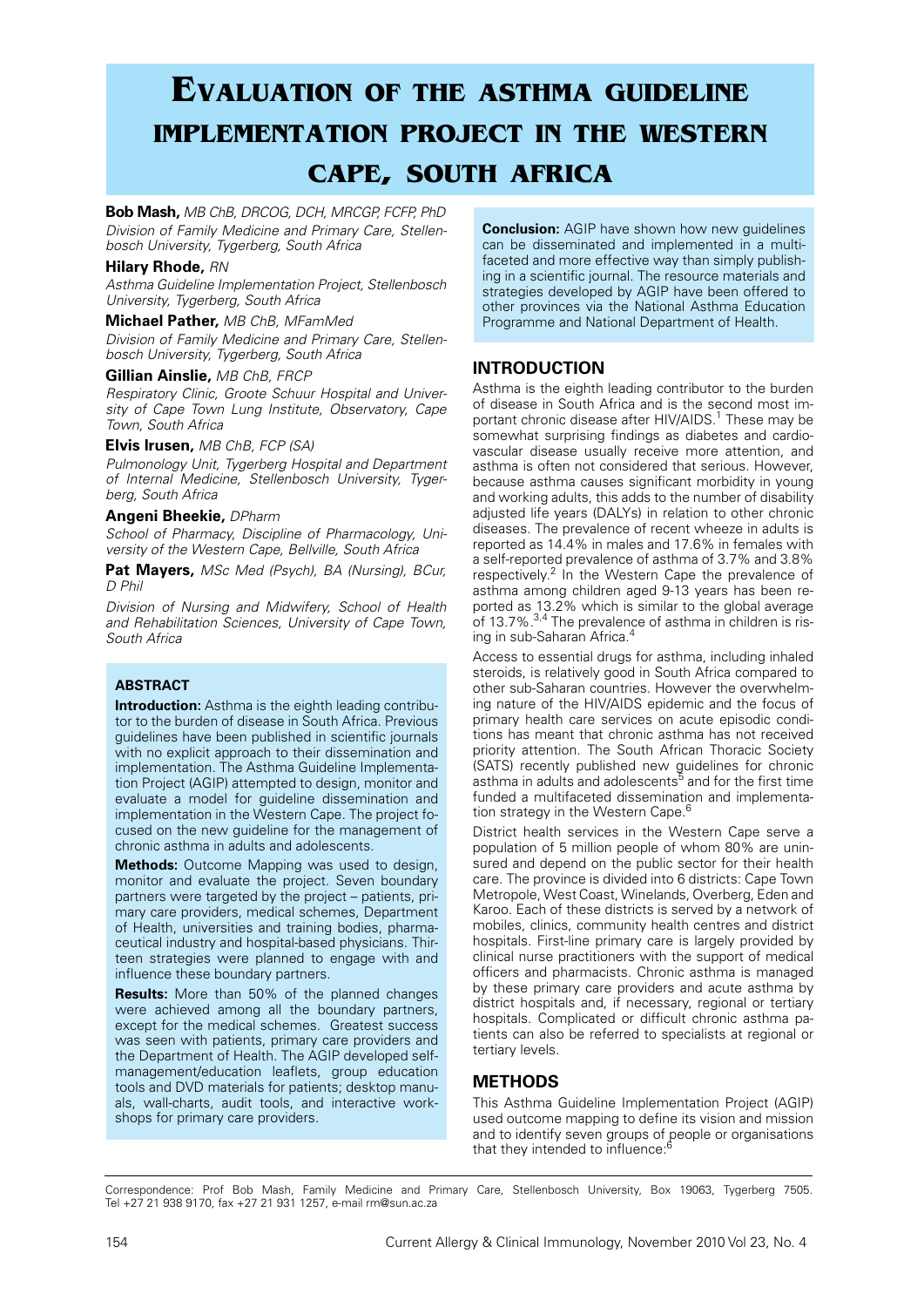#### *Table I. Outcome challenges for the seven boundary partners*

#### **1. Patients**

The project intends to see that patients are well-informed about their symptoms, trigger factors, drug therapy (regular antiinflammatory preventer/controller therapy) and are able to appropriately self-manage their asthma. They show improved adherence to metered-dose inhaler (MDI) technique and dose and decreased use of home nebulisers.

#### **2. Primary health care (PHC) workers – public and private**

The project intends to see that PHC workers are well informed about the diagnosis and management of asthma and have read, understood and use the guidelines on a regular basis. They recognise and diagnose asthma early, introduce antiinflammatory medication early, assess control effectively (5 basic questions), use objective assessment measurements (peak expiratory flow rate (PEFR)), encourage use of spacers, check for inhaler technique, provide relevant information, motivate behaviour change skillfully and refer appropriately. They are aware of and use resources provided by National Asthma Education Programme (NAEP).

#### **3. Medical schemes**

The project intends to see that all medical schemes agree to finance inhaled corticosteroids (ICS) & long-acting beta-agonists (LABAs) (preferably combination devices) and promote guidelines that are congruent with the SATS guideline. Medical schemes would fund the dissemination and implementation plan.

### **4. DOH**

The project intends to see that the DOH agrees to finance ICS & LABAs (preferably combination devices) as well as providing sufficient spacers and PEFR meters. They will promote guidelines that are congruent with the SATS guideline and form a partnership with NAEP to train PHC workers and assess the quality of care in each district. DOH would fund the dissemination and implementation plan.

#### **5. Universities and training bodies**

The project intends to see the guidelines have been incorporated into curricula and assessment in all medical schools, nursing and pharmacy schools.

#### **6. Pharmaceutical industry**

The project intends to see that the pharmaceutical industry would promote guidelines that are congruent with the SATS guideline, disseminate NAEP's materials and would fund the dissemination and implementation plan.

#### **7. Hospital-based physicians and pulmonologists**

The project intends to see that hospital-based physicians and pulmonologists are well informed about the diagnosis and management of asthma and have read, understood and use the guidelines on a daily basis.

1. Patients

- 2. Primary care providers
- 3. Medical schemes
- 4. Department of Health (DOH)
- 5. Universities and training bodies
- 6. Pharmaceutical industry
- 7. Hospital physicians and pulmonologists.

For each of these groups we defined an outcome (Table I) and a series of progress markers that would help monitor to what extent the outcome was achieved. These progress markers were divided into changes that AGIP would 'expect to see', 'like to see' and 'love to see'. At the same time AGIP planned a number of activities or strategies that were intended to achieve the desired outcomes (Table II). The outcome mapping process has been more fully described elsewhere.

AGIP consisted of a steering committee (Fig. 1) of two pulmonologists, two family physicians, a nurse and a pharmacist who met quarterly. One of the family physicians was responsible for operational management of the project and a project manager was employed full time to implement the plans. The project manager was a nurse with experience in facility management and education.

During the project the family physician and project manager met regularly to document progress, reflect on key factors and actors responsible for change, identify unanticipated effects and to plan further action. At the end of the project the extent to which each progress marker was achieved was rated by the team as:

- High: this has been substantially or fully achieved (score 2)
- Medium: some significant progress has been achieved (score 1)
- Low: no or little progress has been made (score 0)

The percentage of the total score possible for each group was then calculated as an indication of actual progress made in relation to each group. A final workshop with the whole team was held to reflect on the project's experience with each boundary partner, to understand what had happened and to interpret the project's strengths and weaknesses.

This paper reports on the results of this monitoring and evaluation process.

## **RESULTS**

Figure 2 shows the percentage of progress markers that were actually achieved for each boundary partner.



*Fig. 1. The AGIP team, left to right (standing): Prof Irusen, Prof Mash, Dr Pather, (seated) Dr Mayers, Prof Ainslie, Prof Bheekie, Ms Rhode.*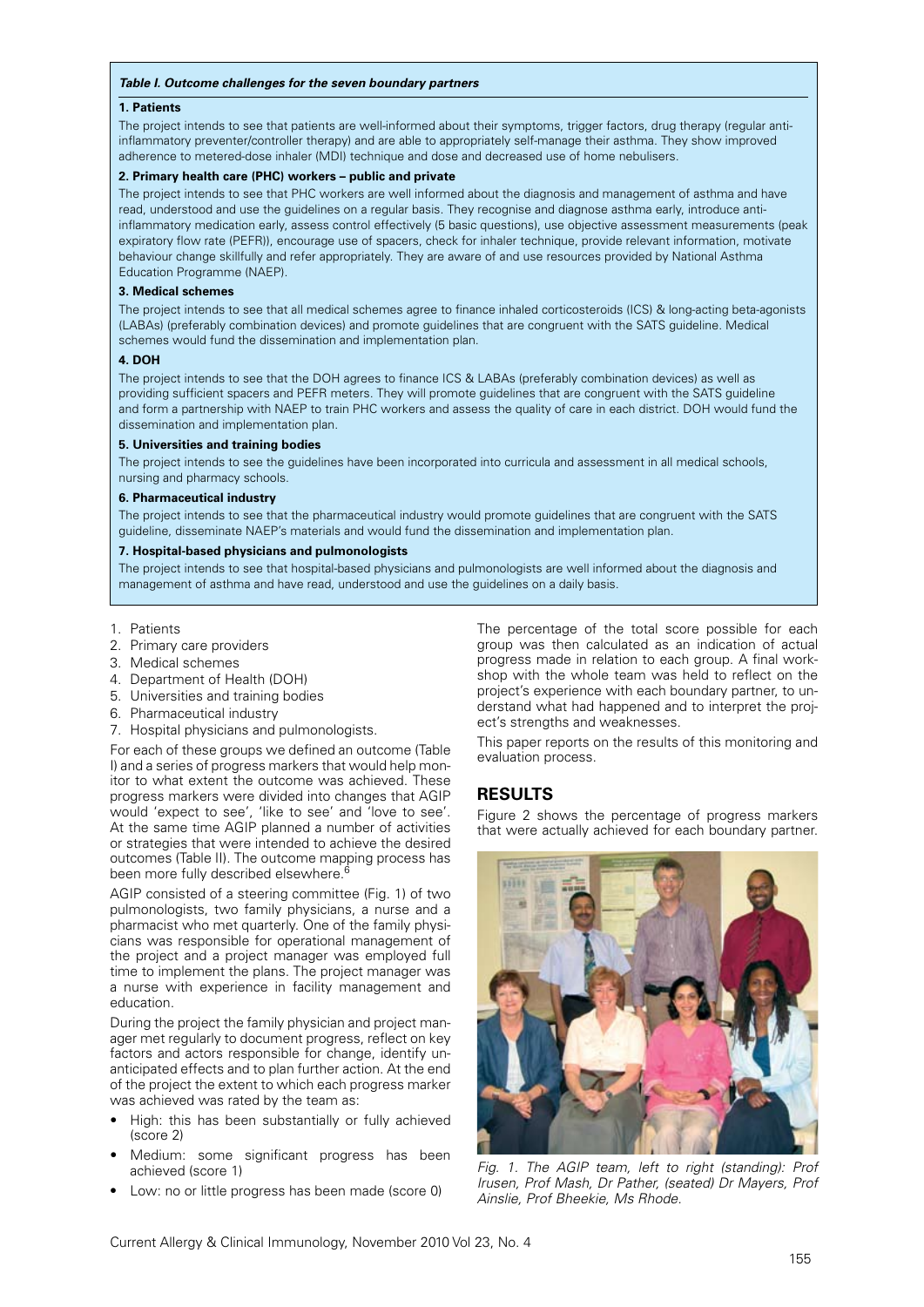#### *Table II. Key strategies planned by AGIP*

#### **Patients**

 1. The project should develop patient education material (printed and video) in key languages (English, Xhosa, Afrikaans) that are integrated with the rest of the educational materials for the new guidelines. These should be developed/ promoted with the health education/media units within the DOH.

#### **Health care workers (primary care and hospital-based)**

- 2. The project should publish the guidelines in a format that is practical, illustrated, easy-to-follow, and where key messages are short, specific, simple 'punchy' statements. This manual should be tested with the key target audiences and revised based on their feedback. If necessary more than one manual should be developed for different target audiences. The manual should be dovetailed with any similar materials or regulations already used in the province.
- 3. The project should produce reminders of the key messages in the form of a wall chart.
- 4. The NAEP distance learning certificate course should be promoted to the target audiences more actively via the boundary partners.
- 5. The project should create a framework for and resources to support interactive training workshops aimed at health care workers. Trainers from the primary care provider organisations should be identified and trained in how to facilitate the further training in their setting.
- 6. The project will create generic material to support simple quality assessment and improvement activities (QI cycle) in health care settings that support the key guideline messages and quality criteria. This will include the provision of a simple electronic data collection and analysis tool for appropriate settings with the help of the Health Information System Project (HISP).
- 7. The project will publish the guidelines in the format of journal articles and negotiate for an edition of the *CME* journal on asthma care.

### **Medical schemes/DOH**

- 8. The project will present the guidelines to the Council for Medical Schemes and consultants to the medical aid industry in order to discuss areas of congruence/incongruence and negotiate the appropriate funding of asthma medication as well as asthma care.
- 9. The project will present the guidelines to national and provincial therapeutics committees in order to discuss areas of congruence/incongruence with EDL (essential drug list) guidelines and to negotiate the appropriate provision of asthma medication and associated equipment (spacers, PEFR) in the public sector.
- 10. The project will present the guidelines to the Chronic Diseases Directorate and discuss areas of congruence/ incongruence. The project will also present the implementation and dissemination plan to identify ways in which NAEP and the DOH: Chronic Diseases Directorate can work together in improving the quality of care at the district level (through the QI activities and training workshops and promotion of associated materials). If a partnership is possible then use of DOH funds to assist with this should be considered.

#### **Universities and training bodies**

11. The project should present the guidelines and associated resource materials to the under- and postgraduate curriculum advisors for family medicine, internal medicine, nursing, pharmacology, pharmacy and physiotherapy at each university and school.

#### **Pharmaceutical industry**

- 12. The project should target the pharmaceutical industry with funding proposals related to different strategies within the project.
- 13. The project should present the guidelines and discuss ways in which the pharmaceutical company can distribute materials.

The contribution of progress markers from the 'expect to see', 'like to see' and 'love to see' categories is also shown. More than 50% of all progress markers were achieved in all boundary partners, except for the interaction with medical schemes. Greatest success was seen with patients, primary care workers and the DOH.



*Fig. 2. Percentage of total score possible for achievement of progress markers.*

## *Patients*

AGIP did not work with patients directly, but aimed to provide health workers with materials that would help patients to understand and manage asthma better.

- Patient education leaflets (Fig. 3) were produced in English, Afrikaans and Xhosa (www.pulmonology. co.za) and were designed so that health workers could personalise them as self-management plans. Considerable time was spent piloting the leaflets with health workers, asthma experts and patients so that the content was not only evidence-based, but at the correct written and visual literacy levels. The provision of a patient education leaflet/self-management plan has since been included as an audit criterion by the Western Cape District Health Services (DHS).
	- As asthma and chronic obstructive pulmonary disease (COPD) are frequently encountered together and confused in primary care, a patient education leaflet on COPD was also developed in English.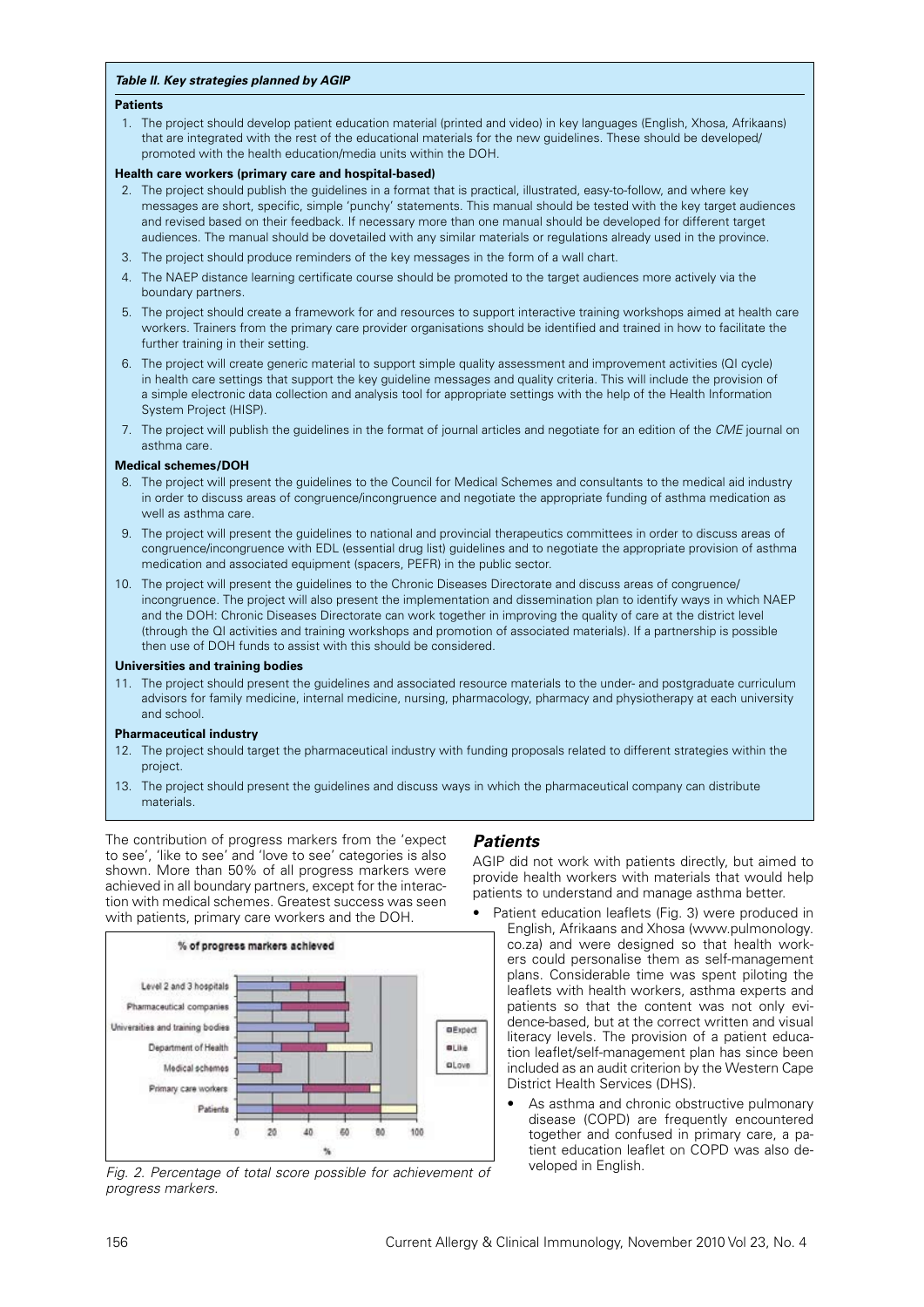#### *Table III. Key topics in group education flipchart*

The 17 pictures deal with the following topics: How does asthma affect your goals in life? Your goals for your asthma How confident you are in controlling your asthma Your level of control What asthma is How your reliever medication works on your airways How your controller medication works on your airways How to use your asthma medication correctly How to manage an acute attack Identifying trigger factors (inside, outside and at work) Where you would like to be in life or with your asthma **Fig. 4. Participants at an AGIP workshop.** 

- In urban and larger health centres asthma patients usually attend in clubs as there are so many and group education is frequently performed. To support this activity the important themes in asthma education and self-care were identified and a flip-chart developed with images (Fig. 3) that support interactive group conversations (Table III). This flip chart will be further piloted and evaluated in the Cape Town metropole as part of a doctoral research study.
- In addition to the flip-chart a series of DVD and VHS film clips were developed in English, Afrikaans and Xhosa that demonstrate use of the MDI with and without a spacer. This resource can also be used for group education and when health workers are uncertain about demonstrating the MDI themselves.
- Materials were marketed through workshops held in each district and disseminated to all participants and health centres that subsequently requested them.

# *PHC workers*

Considerable effort was directed towards engaging clinical nurse practitioners, doctors and pharmacists. As PALSA Plus (http://www.knowledgetranslation.uct. ac.za) was already focused on primary care guidelines for nurses, the AGIP attempted to target doctors and pharmacists so as to complement their training.

- The main messages from the published quideline were incorporated into a short desktop manual that aimed to support decision making during the clinical encounter. The manual provided assistance with diagnosis, education, assessment and management of the asthmatic patient.
- At the request of the DHS the second edition of the manual included similar material on COPD.
- A wall chart was developed which also summarised the key messages, although health workers reported that only the PEFR reference table on the chart was used frequently.



Fig. 3. Front covers of patient education leaflet and flipchart for *group education.*



- • AGIP promoted the NAEP Certificate Course with a printed flyer and marketing at all workshops and presentations during 2008.
- An audit tool was developed with criteria based on the guideline, available literature and knowledge of the local context. The tool included structural, process and outcome indicators and health workers in all districts were trained in use of the tool at initial workshops. Subsequent workshops were used to reflect on the results and plan changes to improve the quality of asthma care. The audit was performed in 46 facilities and included 957 patients throughout the province. Results of the initial audit have been published.<sup>7</sup> The AGIP experience was incorporated into the DHS integrated audit tool for chronic disorders in 2009 – this is a policy priority for the DHS during 2009-2011.
- Software was developed to support health workers with calculating the results of the audit and obtaining a quick summary of the results on a single page. The software was developed as part of the District Health Information System (DHIS), which most provinces in South Africa are using.
- The guideline was published in three journals that target each primary care provider group.<sup>5,8,9</sup> In addition a special theme edition of the *CME* journal was published on the topic of asthma.<sup>10</sup>
- Interactive workshops (Fig. 4) were held twice in each district to introduce primary care providers to the AGIP materials, particularly the desktop manual and audit tools.
- Workshops were followed up by supportive facility visits from the project manager when requested by the participants.
- DVD material was developed that demonstrated consultations with asthma patients in both a directing and guiding style. A guiding style is thought to be more likely to support adherence and lifestyle change.
	- The guideline was presented to several primary care organisations (Fig. 5) at the 14th National Family Practitioners Conference, the Rural Doctors Association of South Africa, the Pharmaceutical Congress and the Pharmaceutical Society in Cape Town and George.
	- A contract was signed with Qualicare, a local independent practitioner association (IPA) with a network of 500 private GPs, to disseminate the AGIP materials via consultant visits. The contract also included information in a monthly newsletter, email message with the CME articles<br>and associated CPD quizzes.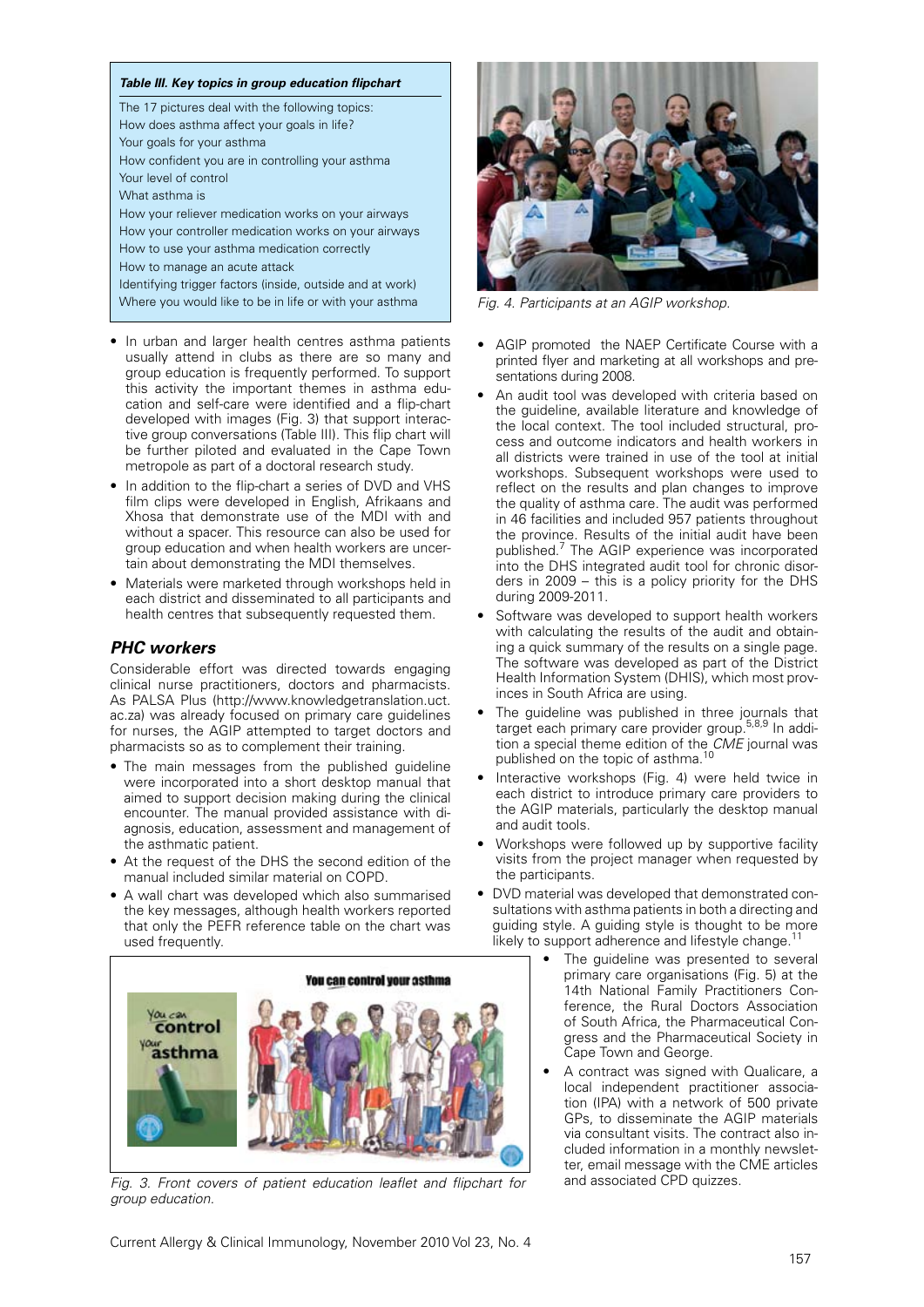

*Fig. 5 Prof Bob Mash and Ms Hilary Rhode presented the guideline at the Rural Doctors Association Conference, 2008*



*Fig. 6. Ms Hilary Rhode, AGIP project manager, with Ms Unita van Vuuren, Deputy Director Chronic Diseases*

## *Medical schemes*

AGIP spent more time engaging the public than the private sector as more patients are managed within the public sector. Engaging the private sector was difficult because of the number of different organisations and our unfamiliarity with the sector:

- Presentations were made to the forum for medical advisors in the Western Cape and Gauteng
- • Visits were made to QUALSA who incorporated the guidelines as their main official resource. QUALSA provides managed care services to employer-based medical schemes in South Africa. This will inform decisions about appropriate management from GPs as well as hospital specialists. QUALSA have subsequently expressed interest in including the patient education leaflets in their internet-based system.
- AGIP had no success in engaging with the National Council for Medical Schemes.

# *Department of Health*

The DOH was a vital partner in the success of the AGIP. A close working relationship with the Provincial Deputy Director for Chronic Diseases (Fig. 6) was pivotal in engaging with the DOH as a whole:

• AGIP was appointed by the DHS as the *Core Technical Task for Asthma and COPD* within their policy development

initiative for chronic diseases. This gave credibility to AGIP and allowed AGIP to propose norms and standards to the province for asthma care. This led to the inclusion of COPD in AGIP's resource materials.

- AGIP successfully motivated for official approval of the guidelines by the *Provincial Committee on Guidelines* and the quidelines were then officially distributed by the DOH.
- AGIP liaised with the human resource departments in order to get permission to provide training and to receive logistic support.
- AGIP negotiated indirectly with the Provincial Therapeutic and Coding Committee and succeeded in improving the alignment of asthma treatment with the guidelines (e.g. increased maximum dose of inhaled steroid and provision of theophylline SR at step 4). In order not to confuse or frustrate the health workers and to receive support from the DOH it was necessary to accept the regulations currently in force, while continuing to negotiate over them. AGIP attempted to have placebo MDIs incorporated into the pharmaceutical catalogue. While provision of donated placebo MDIs via the DOH improved by the end of the project there was still no sustainable process for their ongoing acquisition via the catalogue. AGIP motivated for more availability of spacers and disseminated information on how to order these via the pharmacies.

# *University and training bodies*

AGIP identified the local departments and schools responsible for the training of doctors, clinical nurse practitioners, interns, family physicians and pharmacists. A package of educational material included samples of the AGIP materials and a CDROM of PowerPoint slides that could be used or adapted (Fig. 7).

Members of the AGIP team also promoted the inclusion of asthma as a topic in assessment, for example the use of simulated consultations, objective structured clinical examination (OSCE) stations and multiple choice questions. It was important to build strategic relationships with key people in each of the courses or institutions.

# *Pharmaceutical industry*

AGIP presented their materials to the respiratory managers from various pharmaceutical companies. Companies were asked to use the materials, especially the manual, in academic detailing with private GPs. Companies paid for the printing of the manuals, which were then delivered to them for use by their representatives.



*Fig. 7. Cover slide for PowerPoint slide presentation.*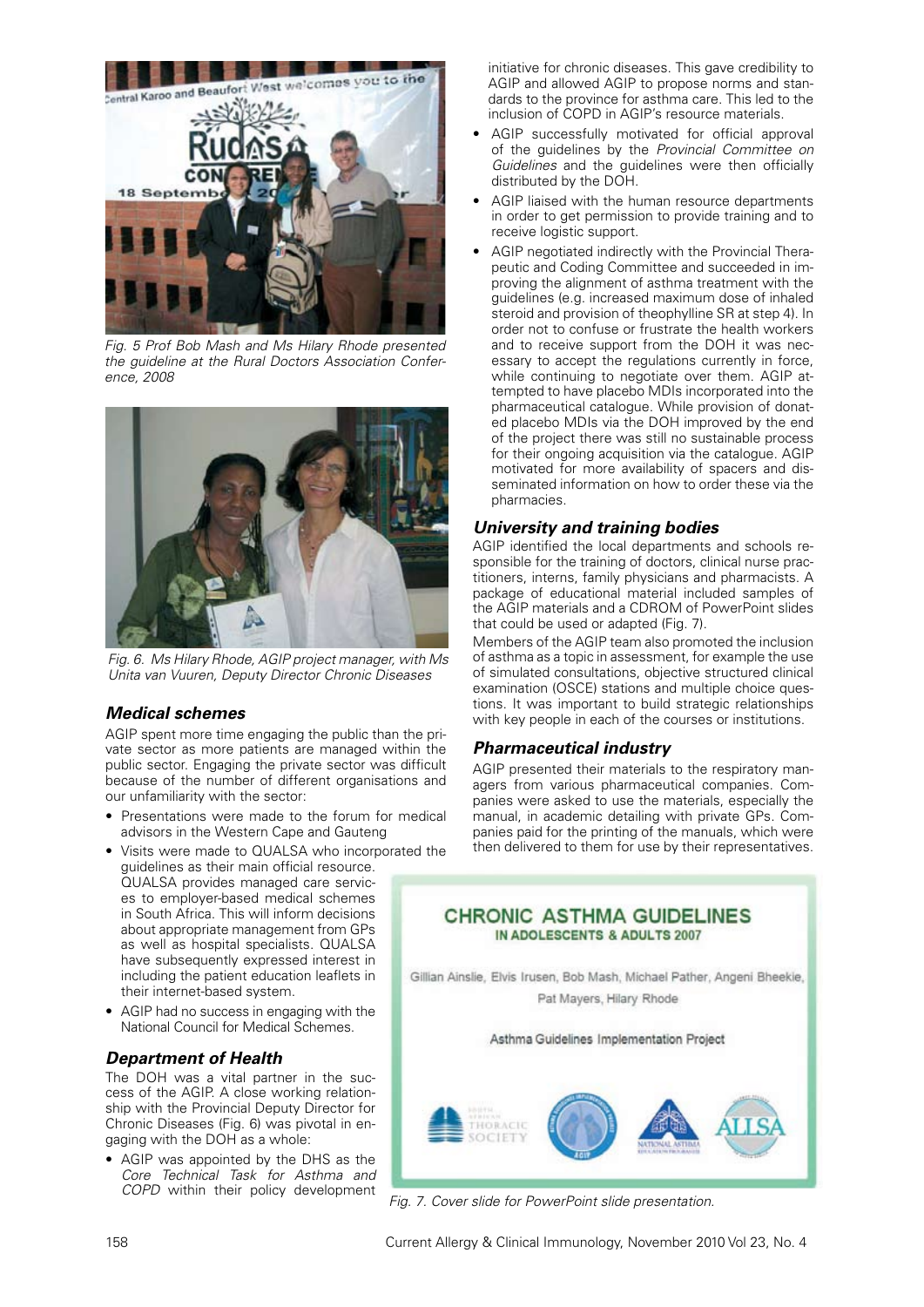

*Illustration of outside triggers of asthma from the flipchart.*

However, it is not clear to what extent the materials were disseminated and promoted within the private sector via this strategy. There was some conceptual confusion regarding what was expected of them and no direct training was provided to their representatives. Companies also contributed to the funding of some of the training activities and workshops.

# *Hospital-based physicians and pulmonolo- gists*

Presentations on the new guidelines were made to hospital-based physicians and pulmonologists at all the level 2 and 3 hospitals in the province. Hospitals did not show interest in more interactive workshops or in the use of audit tools to assess their quality of care.

# **DISCUSSION**

## *Patients*

In the Western Cape asthma is now the only chronic disease with a comprehensive range of educational materials in all local languages. Patients do not appear to have a concept for COPD and in colloquial speech label both asthma and COPD as 'asthma'. It was difficult to know whether to use the label COPD with patients and how best to explain the difference between COPD and asthma. The problem was compounded by the collusion of health workers in not making the distinction themselves and often using the diagnoses interchangeably. Many patients labelled as asthmatic were in fact suffering from COPD, often as a result of TB rather than smoking. As the conditions have different causes, treatment steps, complications and prognosis, it seems useful to make a clear distinction. Therefore any educational programme that focuses on asthma needs to also include COPD as an issue.

AGIP materials consciously supported a more interactive approach to education. For example the materials encouraged health workers to personalise the patient leaflet as part of a conversation and to create a selfmanagement plan. Interactive group education materials were designed to elicit patient's ideas, concerns and expectations. It was not clear to what extent the primary care workers were actually using materials in this way, but their reaction to the DVD on consultation styles suggested they were not sensitised to patientcentred communication. However, patient knowledge about asthma was very low and almost any approach to giving or exchanging information is likely to have some benefit.

## *Primary care workers*

The workshops with the primary care workers attracted a mixture of nurse managers, clinical nurse practitioners, other nurses, pharmacists and medical officers.

Attendance was of necessity a convenient sample of the primary care workers from that district. Participants planned to actively share the materials, knowledge and skills with all relevant staff at their facility and if possible within their sub-district. Workshops were followed up by telephonic support from the project manager. The project manager was available on request to complement the workshops with outreach visits to specific facilities. The use of the quality improvement cycle encouraged an ongoing process of observation-reflection-planningaction between the workshops and the involvement of a wider range of people. Key people emerged in the districts who had a particular interest in asthma and who could champion the process further. For example some were busy with the NAEP Asthma Certificate course or research on asthma for their masters degree.

Quality improvement is a slow and gradual process as illustrated by AGIP's experience. Once-off talks or workshops are unlikely to achieve sustained change. Engagement over an extended period of time, building relationships and using a variety of methods appeared to raise people's consciousness of the issue and lead to change.

Calculation of key indicators in the audit process was difficult as primary care workers were good at collecting raw data, but unreliable at calculating the results. The DHIS software, which automated the calculation, was also difficult as many rural clinics had no computers and staff had insufficient computer skills. Sending the raw data away to a central office reduced people's ownership of the results and disrupted the learning cycle as results might only be sent back weeks or months later. AGIP used the second round of workshops to assist with the calculation of results, reflection and planning. In future it might be better to identify one reliable person at the sub-district level who could efficiently perform the calculation and give timely feedback. AGIP emphasised the use of the audit tool as a learning cycle embedded within the facility rather than a task of data collection performed by health workers for the district management. Change was conceived, planned and implemented at the facility level.

Primary care workers gave feedback on the different data sets being used to determine predicted PEF. Quite different predictions can be obtained depending on which data set is used and none of the data is derived from South African populations. Eventually AGIP used the data set which gave the lowest predicted PEF values as patients who were unable to achieve these had a greater likelihood of significant airways obstruction as well as a greater chance of achieving the targets.

AGIP felt it was important to engage the whole clinical team so that nurses, doctors and pharmacists shared the same concepts in asthma management. Patients referred between them would then be likely to get consistent and congruent approaches. Working with the whole team also enabled people to clarify their complementary roles and contribution to the goals of asthma management.

Improving the quality of care for asthma raised many issues that are generic to chronic care, for example, the need for continuity, patient-centredness, team work and collaboration around education and empowerment of patients.

An innovative approach to the private sector GPs was developed with Qualicare who as an IPA were committed to continuing professional development among their members. Academic detailing of AGIP materials by their consultants appeared to be the most effective strategy as the response to newsletters and emails was limited. In future AGIP would look for similar synergies with other IPAs.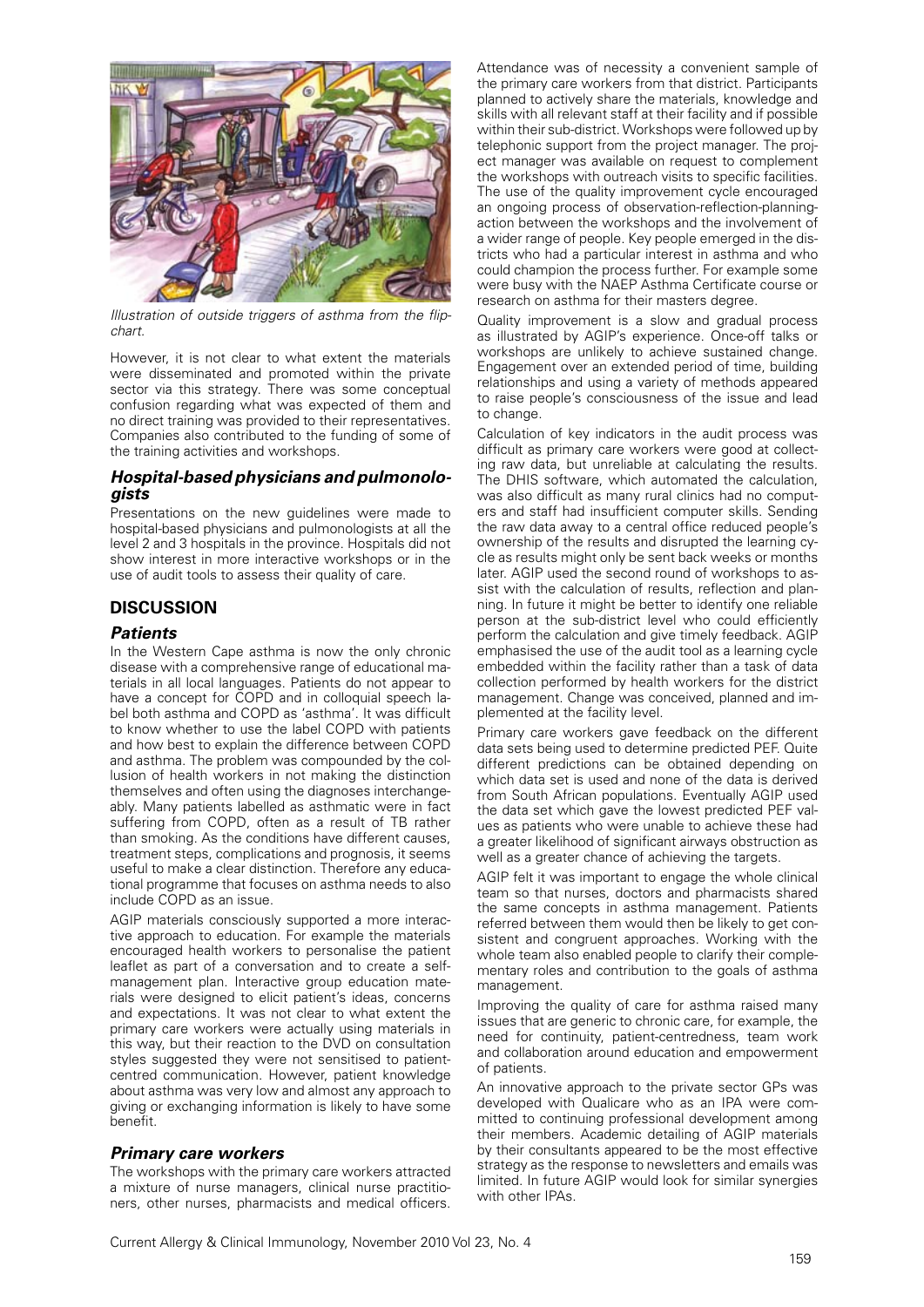

*Illustration of keeping appointments from flipchart.*

# *Department of Health*

Overall there was a better than expected relationship and collaboration with the DOH which was critical to the success of AGIP. At a provincial level the need to address the growing epidemic of non-communicable chronic diseases such as asthma, diabetes and hypertension had been clearly identified.

Despite the burden of disease attributed to asthma, AGIP developed the impression that asthma is not regarded as a priority by many facility managers and health workers who are more focused on HIV and other chronic diseases such as diabetes and hypertension.

It was important that AGIP's recommendations on treatment did not contradict the Drug and Therapeutic Committee's guidelines, as this determined what primary care workers were practically able to do. What was permissible according to the local Essential Drug List and what was recommended in the SATS national guidelines were therefore not the same, and in order to do justice to both, AGIP included both possibilities in the manual. Health workers could then work from the official treatment steps for the public sector, but also be aware of the other possibilities. AGIP recommended that LABAs, which are given more prominence in the new guidelines in combination with inhaled steroids, be made more accessible within the DHS by allowing family physicians to prescribe them. The Drug and Therapeutic Committee however did not support this request.

The sustainable provision of placebo MDIs for educational purposes was difficult. It emerged that, because the placebos were donated to the province on an ad hoc basis, they could not be ordered or distributed in the same way as other medications via the pharmaceutical depot. Possibly if a small cost was associated with the placebos this would allow the province to make them more accessible via the usual channels and allow the drug company to ensure a continuous supply.

AGIP developed a close working relationship with the Chronic Disease portfolio and their official endorsement was critical in allowing AGIP access to primary care providers. This access however needed to be via the Human Resource Department who were responsible for training. In several districts it took months to obtain permission despite official endorsement and HR had their own pre-determined plans and priorities. HR support was variable and sometimes inefficient in terms of practical organisation of venues and food, as well as in terms of inviting the relevant people to the workshops. In future however initiatives involving training should engage HR earlier in planning and include them in the training so that they can continue to support health workers in the future.

The appointment of the entire AGIP committee as the official technical task team gave AGIP a mandate to contribute to the formation of policy in the area of asthma and COPD and also enabled conversations with other departments and divisions within the DOH.

# *Medical schemes*

It was difficult for AGIP to engage the medical schemes and this may partly be due to their lack of familiarity with the private sector. It might have helped to have someone more connected with the private sector as part of the steering committee. Nevertheless AGIP had some success in influencing the medical advisors and having the new guidelines endorsed by organisations such as QUALSA.

# *University and training bodies*

As most of the members of AGIP were employed by universities it was relatively easy to influence key programme managers to use the guidelines, AGIP materials or focus more on asthma in assessment. More difficulty was experienced with engaging the nursing colleges responsible for training clinical nurse practitioners as strategic partners and relationships had to be created.

## *Pharmaceutical industry*

The pharmaceutical industry was critical in directly and indirectly funding the project. As AGIP was likely to lead to greater appropriate use of inhaled steroids and other products there was clearly a win-win situation. It proved more difficult to engage the companies in academic detailing using the AGIP materials to private GPs. Companies may have been more interested in disseminating their own branded materials or may not have understood what AGIP was suggesting.

# *Hospital physicians and pulmonologists*

Although the pulmonologists involved in AGIP gave talks at all the level 2 and 3 hospitals, this type of CPD is unlikely to have had a major impact. There may be a need for these hospitals to look more critically at their own quality of care and develop their own audit tool. As the majority of asthma patients are not managed at this level, AGIP did not plan activities beyond this type of CPD.

## *Strengths and limitations*

The outcome mapping process provided a clear and well-structured outline of what the project intended to achieve, how the project would attempt to do this and how the project would monitor progress in a framework that was congruent with action learning. We would recommend outcome mapping as an approach to constructing similar projects in future.

The organisational and relational skills of the project manager were critical to success, and progress often relied on relationships with specific strategic partners among the boundary partners.

More progress might have been achieved with the private sector if the steering committee had included a representative who understood this sector better. In addition the project might have also benefitted from an expert patient on the steering committee. Although the initial plans included a media or marketing campaign to promote key messages on asthma to the general public this strategy was not pursued. At the time NAEP engaged with a media company separately from AGIP for this purpose.